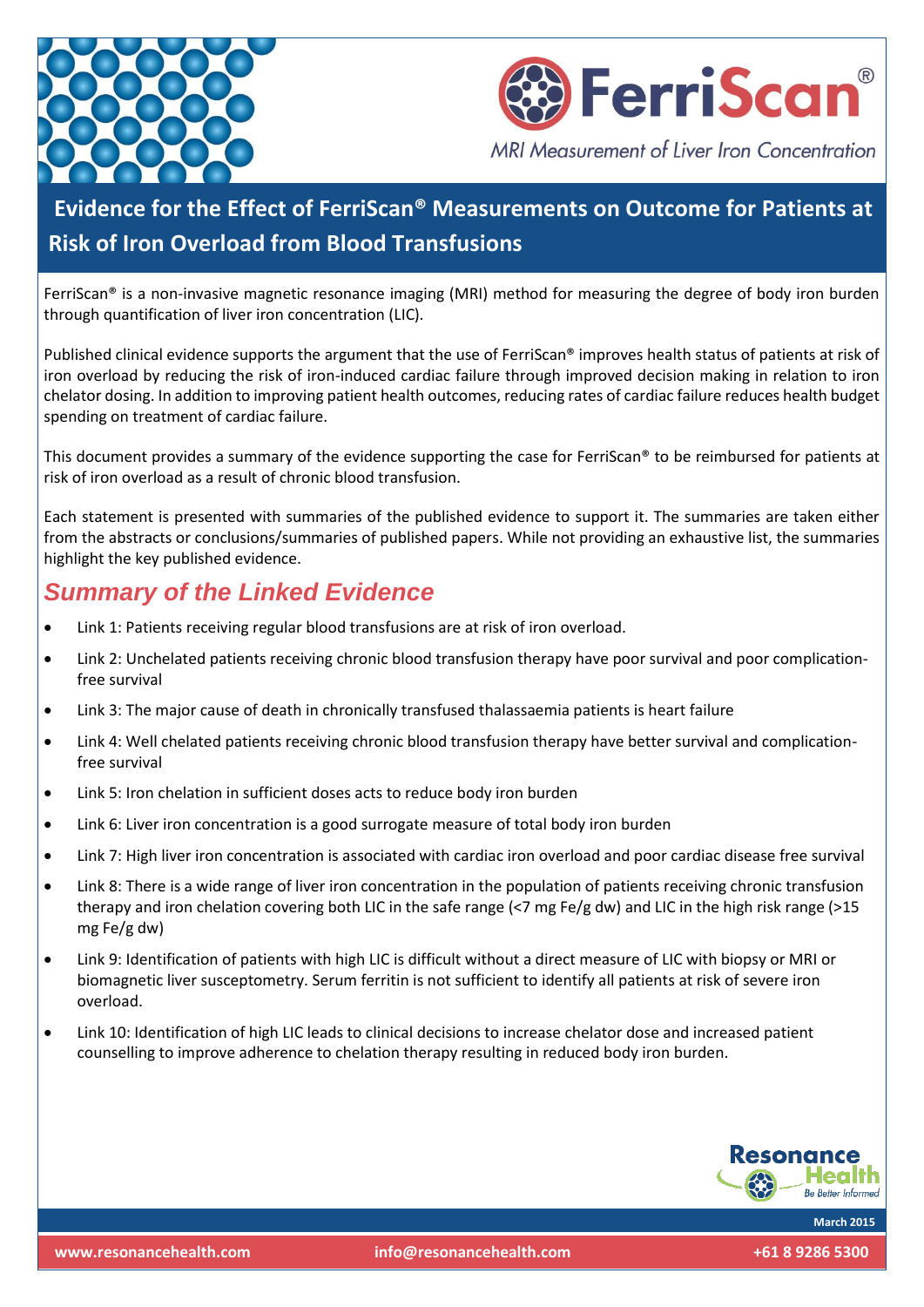## *Evidence Links Together with Summaries from Published Data*

### **Link 1: Patients receiving regular blood transfusions are at risk of iron overload.**

#### *The Evidence*

#### **(Erlandson et al. 1964)**

Evidence for accumulation of excessive amounts of iron by patients with homozygous thalassemia receiving multiple transfusions of blood has been found both in the clinical courses and also in histologic examinations and chemical analyses of tissues.

Death has occurred in 25 patients in our institution who had homozygous thalassemia and received multiple blood transfusions. In 16 cases the death was attributable to cardiac failure which developed after the onset of cardiac arythmias, defects of cardiac conduction and evidence of myocardial damage. Similar cardiac involvement was present in an additional 4 of these 21 patients even though not the immediate cause of death. This sequence of events has also been reported to occur in patients with primary or idiopathic hemochromatosis. Histologic findings in patients with thalassemia dying in this institution were indistinguishable from those of idiopathic hemochromatosis and have been previously detailed by Ellis et al. (Ellis et al. 1954). Findings in similar patients dying elsewhere have been discussed by Harold Fink (Fink 1964).

### **Link 2: Unchelated patients receiving chronic blood transfusion therapy have poor survival and poor complication-free survival**

#### *The Evidence*

#### **(Brittenham et al. 1994)**

*Background:* To determine whether deferoxamine prevents the complications of transfusional iron overload in thalassemia major, we evaluated 59 patients (30 were female and 29 male; age range, 7 to 31 years) periodically for 4 to 10 years or until death.

*Methods:* At each follow-up visit, we performed a detailed clinical and laboratory evaluation and measured hepatic iron stores with a noninvasive magnetic device.

Results: The body iron burden as assessed by magnetic measurement of hepatic iron stores was closely correlated (R = 0.89, P<0.001) with the ratio of cumulative transfusional iron load to cumulative deferoxamine use (expressed in millimoles of iron per kilogram of body weight, in relation to grams of deferoxamine per kilogram, transformed into the natural logarithm). Each increase of one unit in the natural logarithm of the ratio (transfusional iron load to deferoxamine use) was associated with an increased risk of impaired glucose tolerance (relative risk, 19.3; 95 percent confidence interval, 4.8 to 77.4), diabetes mellitus (relative risk, 9.2; 95 percent confidence interval, 1.8 to 47.7), cardiac disease (relative risk, 9.9; 95 percent confidence interval, 1.9 to 51.2), and death (relative risk, 12.6; 95 percent confidence interval, 2.4 to 65.4). All nine deaths during the study occurred among the 23 patients who had begun chelation therapy later and used less deferoxamine in relation to their transfusional iron load (P<0.001)

*Conclusions:* **The early use of deferoxamine in an amount proportional to the transfusional iron load reduces the body iron burden and helps protect against diabetes mellitus, cardiac disease, and early death in patients with thalassemia major.**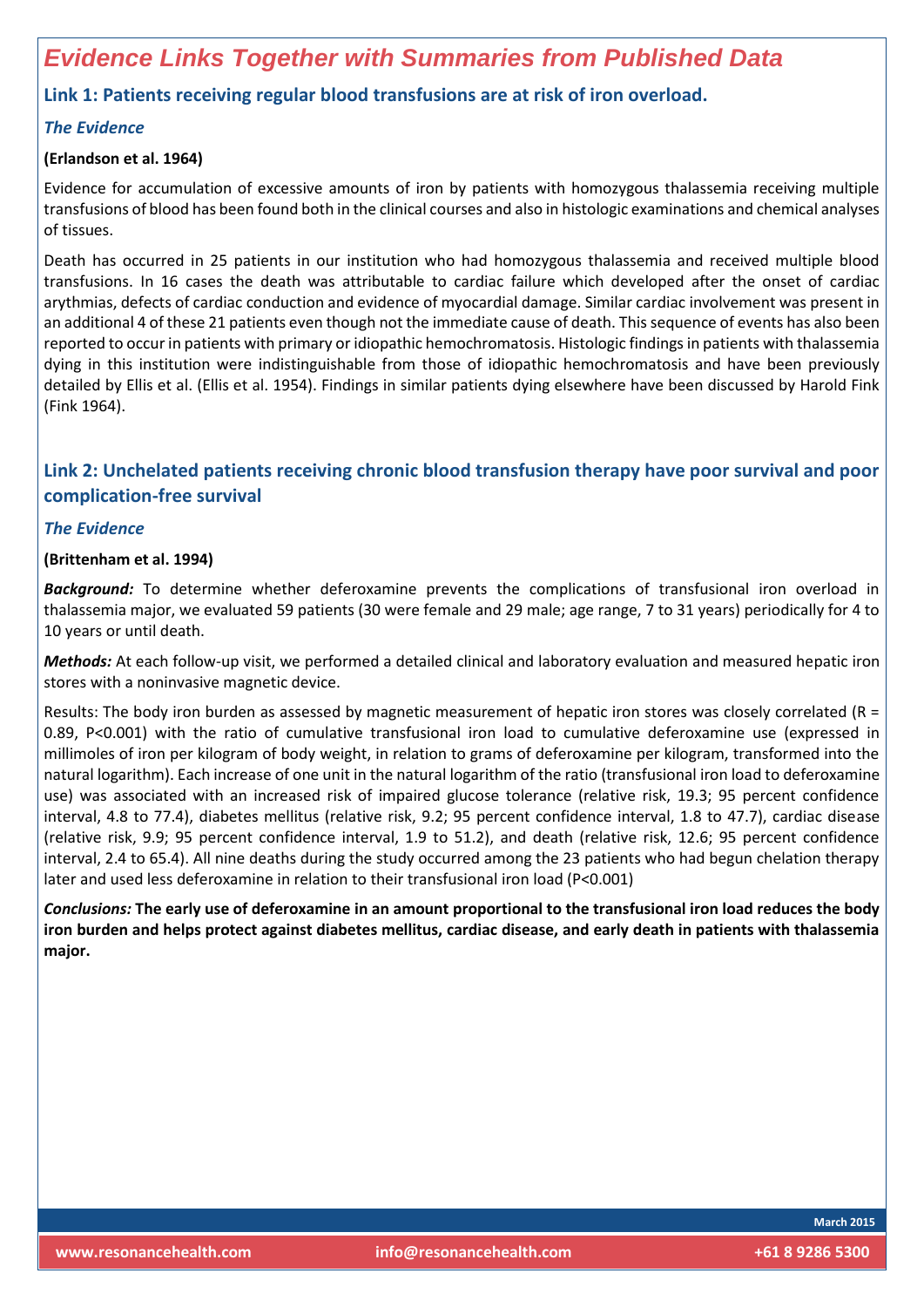#### **(Borgna-Pignatti et al. 2004)**

*Background and Objectives:* Seven Italian centers reported data on survival, causes of death and appearance of complications in patients with thalassemia major. The interactions between gender, birth cohort, complications, and ferritin on survival and complications were analyzed.

*Design and Methods:* Survival after the first decade was studied for 977 patients born since 1960 whereas survival since birth and complication appearance was studied for the 720 patients born after 1970. Better survival was demonstrated for patients born in more recent years (p<0.00005) and for females (p=0.0003); 68% of the patients are alive at the age of 35 years. In the entire population 67% of the deaths were due to heart disease.

*Results:* There was a significant association between birth cohort and complication-free survival (p<0.0005). The prevalence of complications was: heart failure 6.8%, arrhythmia 5.7%, hypogonadism 54.7%, hypothyroidism 10.8%, diabetes 6.4%, HIV infection 1.7%, and thrombosis 1.1%. Lower ferritin levels were associated with a lower probability of heart failure (hazard ratio =3.35, p<0.005) and with prolonged survival (hazard ratio = 2.45, p<0.005), using a cut-off as low as 1,000 ng/mL.

*Interpretation and Conclusions:* **Survival and complication-free survival of patients with thalassemia major continue to improve, especially for female patients born shortly before or after the availability of iron chelation.** 

#### **Link 3: The major cause of death in chronically transfused thalassaemia patients is heart failure**

#### *The Evidence*

#### **(Borgna-Pignatti et al. 2004)**

Seven Italian centers reported data on survival, causes of death and appearance of complications in patients with thalassemia major. The interactions between gender, birth cohort, complications, and ferritin on survival and complications were analyzed.

Survival after the first decade was studied for 977 patients born since 1960 whereas survival since birth and complication appearance was studied for the 720 patients born after 1970. Better survival was demonstrated for patients born in more recent years (p<0.00005) and for females (p=0.0003); 68% of the patients are alive at the age of 35 years. **In the entire population 67% of the deaths were due to heart disease.** 

## **Link 4: Well chelated patients receiving chronic blood transfusion therapy have better survival and complication-free survival**

#### *The Evidence*

**(Brittenham et al. 1994)** 

See evidence for Link 2 above

#### **(Borgna-Pignatti et al. 2004)**

See evidence for Link 3 above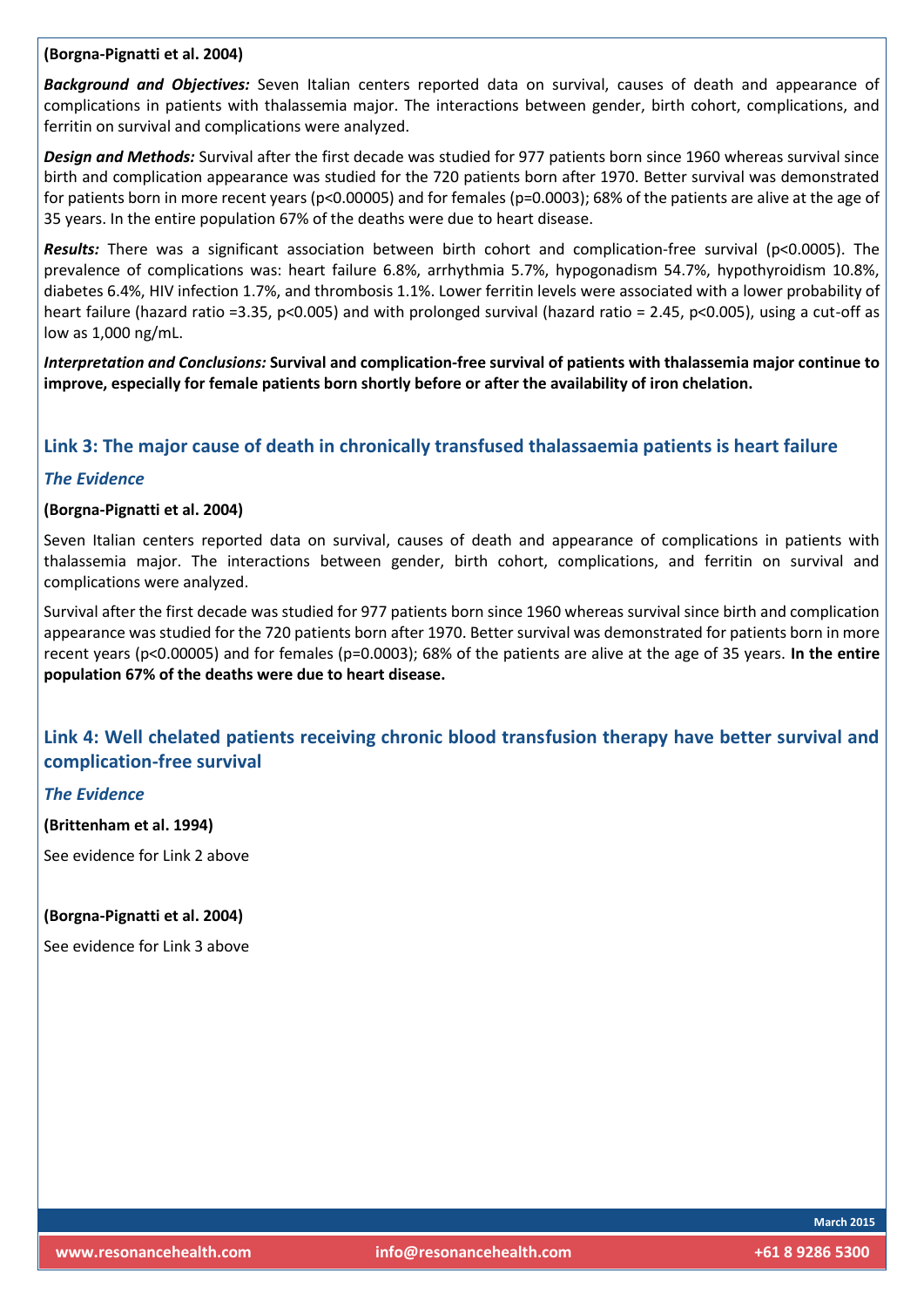#### **Link 5: Iron chelation in sufficient doses acts to reduce body iron burden**

### *The Evidence*

#### **(Cappellini et al. 2006)**

Deferasirox (ICL670) is a once-daily oral iron chelator developed for the treatment of chronic iron overload from blood transfusions. A comparative phase 3 trial was conducted to demonstrate the efficacy of deferasirox in regularly transfused pa- tients with β-thalassemia aged 2 years or older. Patients were randomized and received treatment with deferasirox (n = 296) or deferoxamine (n = 290), with dosing of each according to baseline liver iron concentration (LIC). The primary end-point was maintenance or reduction of LIC; secondary endpoints included safety and tolerability, change in serum ferritin level, and net body iron balance. **In both arms, patients with LIC values of 7 mg Fe/g dry weight (dw) or higher had significant and similar dose-dependent reductions in LIC and serum ferritin, and effects on net body iron balance.**  However, the primary endpoint was not met in the overall population, possibly due to the fact that proportionally lower doses of deferasirox relative to deferoxamine were administered to patients with LIC values less than 7 mg Fe/g dw.

### **Link 6: Liver iron concentration is a good surrogate measure of total body iron burden**

#### *The Evidence*

#### **(Angelucci et al. 2000)**

*Background and Methods:* We tested the usefulness of measuring the hepatic iron concentration to evaluate total body iron stores in patients who had been cured of thalassemia major by bone marrow transplantation and who were undergoing phlebotomy treatment to remove excess iron.

*Results:* We began treatment with phlebotomy a mean (±SD) of 4.3±2.7 years after transplantation in 48 patients without hepatic cirrhosis. In the group of 25 patients with liver-biopsy samples that were at least 1.0 mg in dry weight, there was a significant correlation between the decrease in the hepatic iron concentration and total body iron stores (r=0.98, P<0.001). Assuming that the hepatic iron concentration is reduced to zero with complete removal of body iron stores during phlebotomy, the amount of total body iron stores (in milligrams per kilogram of body weight) is equivalent to 10.6 times the hepatic iron concentration (in milligrams per gram of liver, dry weight). With the use of this equation, we could reliably estimate total body iron stores as high as 250 mg per kilogram of body weight, with a standard error of less than 7.9.

*Conclusions:* **The hepatic iron concentration is a reliable indicator of total body iron stores in patients with thalassemia major. In patients with transfusion-related iron overload, repeated determinations of the hepatic iron concentration can provide a quantitative means of measuring the long-term iron balance.**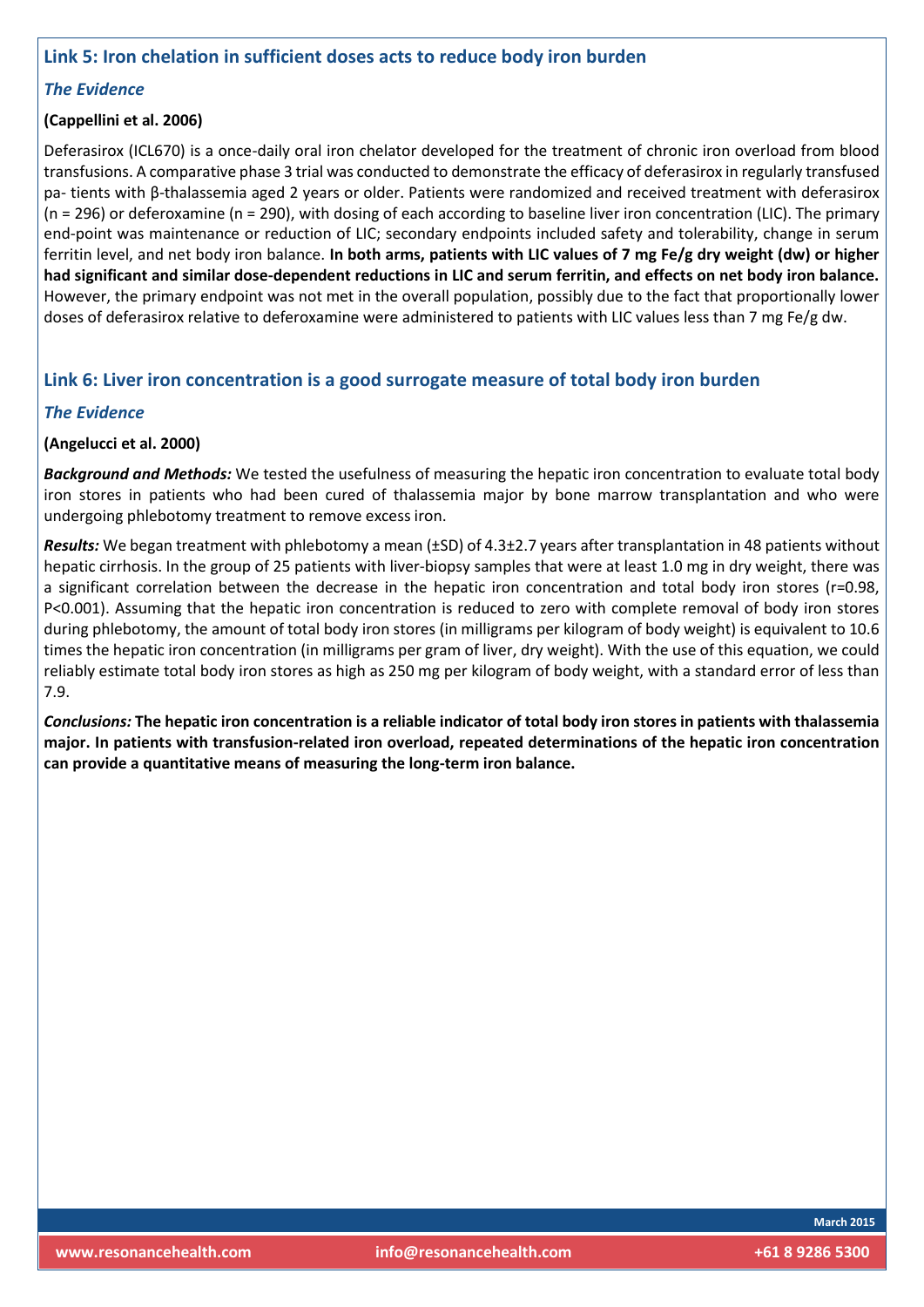## **Link 7: High liver iron concentration is associated with cardiac iron overload and poor cardiac disease free survival**

#### *The Evidence*

#### **(Noetzli et al. 2008)**

High hepatic iron concentration (HIC) is associated with cardiac iron overload. However, simultaneous measurements of heart and liver iron often demonstrate no significant linear association. We postulated that slower rates of cardiac iron accumulation and clearance could reconcile these differences. To test this hypothesis, we examined the longitudinal evolution of cardiac and liver iron in 38 thalassemia major patients, using previously validated magnetic resonance imaging (MRI) techniques. On cross-sectional evaluation, cardiac iron was uncorrelated with liver iron, similar to previous studies. However, relative changes in heart and liver iron were compared with one another using a metric representing the temporal delay between them. Cardiac iron significantly lagged liver iron changes in almost half of the patients, implying a functional but delayed association. The degree of time lag correlated with initial HIC (r = 0.47, P < .003) and initial cardiac R2\* (r = 0.57, P < .001), but not with patient age. **Thus, longitudinal analysis confirms a lag in the loading and unloading of cardiac iron with respect to liver iron, and partially explains the weak cross-sectional association between these parameters.** These data reconcile several prior studies and provide both mechanical and clinical insight into cardiac iron accumulation.

#### **(Telfer et al. 2000)**

Clinical complications of transfusional iron overload are still common in patients with thalassaemia major (TM) and it is not clear how best to monitor body iron stores during long-term follow-up to anticipate tissue damage. In this study, we have reviewed a group of 32 patients who underwent liver biopsy between 1984 and 1986. We developed a method of assessing the trend in serum ferritin (TSF) during long-term monitoring and compared this with mean serum ferritin (MSF) and initial liver iron (LI) concentration to determine whether, individually or in combination, they were accurate in predicting clinical outcome. LI levels were low (< 7 mg/g), medium (7 - 15 mg/g) and high (> 15 mg/g dry weight) in 15, 7 and 10 patients respectively. MSF was low (< 1500 mg/L), medium (1500 – 2500 mg/L) and high (> 2500 mg/L) in 10, 14 and 8 patients. TSF was low, medium and high risk in 9, 9 and 11 out of 29 evaluable patients. During a median follow-up of 13.6 years (range 2.3 - 14.8 years) after biopsy, nine patients died and an additional three patients developed heart failure. Hypothyroidism developed in five, hypoparathyroidism in four, and diabetes mellitus in seven patients. Cirrhosis developed in four of 10 evaluable patients. **The clinical end-point of death or cardiac failure was significantly associated with increasing iron load using all three means of assessment. [Note that only a single measurement of liver iron was made at the start of the observation period while MSF and TSF were monitored throughout the observation period of 2.3 to 14.8 years indicating the relative power of the liver iron measurement to predict outcome]** 

## **Link 8: There is a wide range of liver iron concentration in the population of patients receiving chronic transfusion therapy and iron chelation covering both LIC in the safe range (<7 mg Fe/g dw) and LIC in the high risk range (>15 mg Fe/g dw)**

#### *The Evidence*

#### **(Cappellini et al. 2006)**

**The distribution of liver iron concentrations in 586 regularly transfused thalassaemia major patients from multiple centres across the globe was found to have a mean of 13.7 SD 9.7 mg Fe/g dw and median of 11.1 mg Fe/g dw with a range from 2.1 to 55.1 mg Fe/g dw.**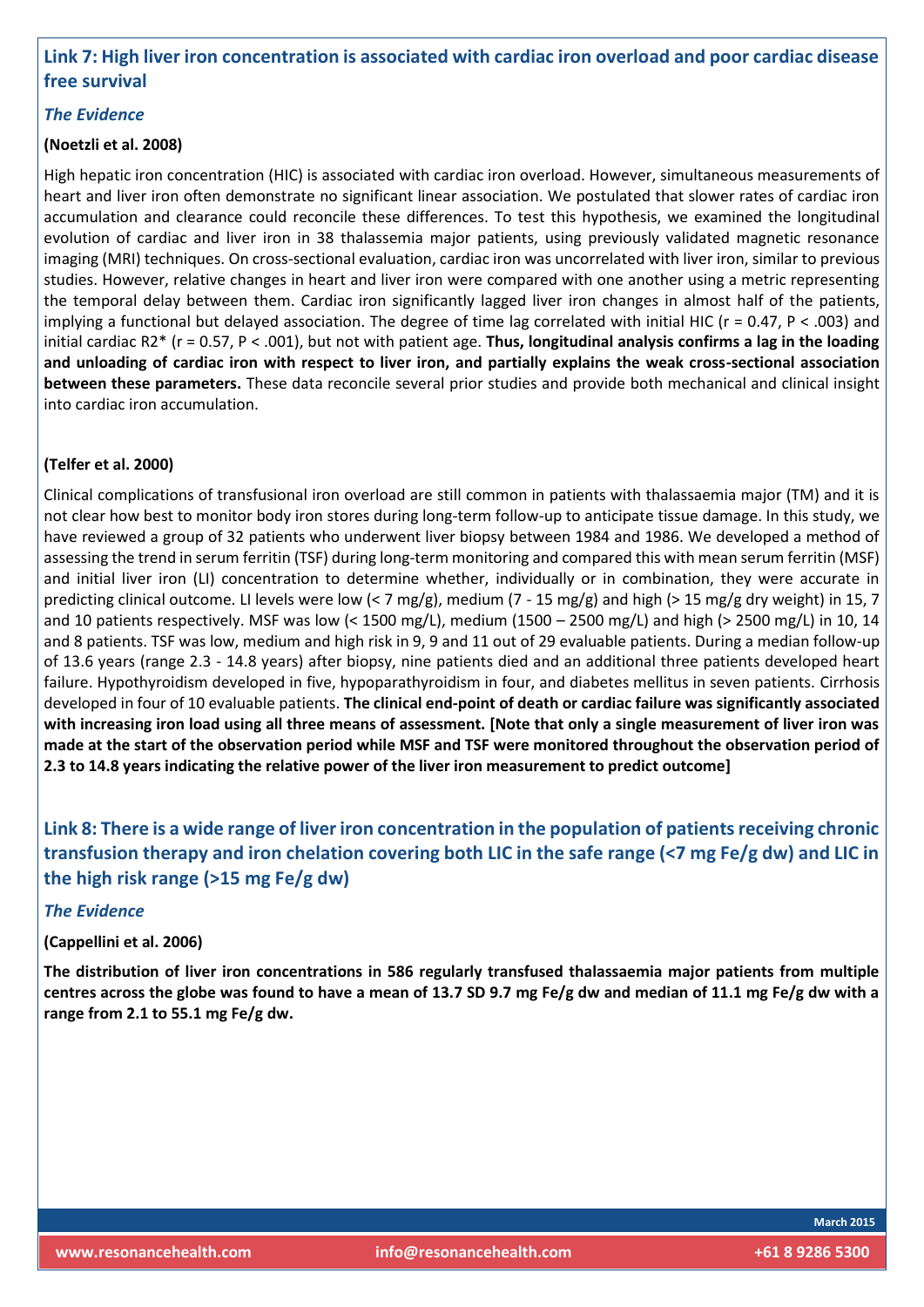## **Link 9: Identification of patients with high LIC is difficult without a direct measure of LIC with biopsy or MRI or biomagnetic liver susceptometry. Serum ferritin is not sufficient to identify all patients at risk of severe iron overload.**

#### *The Evidence*

#### **(Brittenham et al. 1993)**

To examine the relationship between hepatic iron stores and plasma ferritin concentration in individuals treated with red cell transfusion and iron chelation therapy, 37 patients with sickle cell anemia and 74 patients with thalassemia major were studied. In each patient, hepatic iron stores were measured by an independently validated noninvasive magnetic method, and plasma ferritin was determined by immunoassay. The correlation between hepatic iron and plasma ferritin was significant both in patients with sickle cell anemia (R = 0.75, P<0.0001) and in those with thalassemia major (R = 0.76, P <0.0001). Regression analysis showed no significant difference between the two groups in the linear relationships between hepatic iron stores and plasma ferritin. Considering all 111 transfused patients as a group, the coefficient of correlation between hepatic iron stores and plasma ferritin was highly significant ( $R = 0.76$ ,  $P < 0.0001$ ). Regression analysis found that variation in body iron stores, as assessed by magnetic determinations of hepatic iron, accounted for only ~57% of the variation in plasma ferritin, suggesting that the remainder was the result of other factors, such as hemolysis, ineffective erythropoiesis, ascorbate deficiency, inflammation, and liver disease. **The 95% prediction intervals for hepatic iron concentration, given the plasma ferritin, were so broad as to make a single determination of plasma ferritin an unreliable predictor of body iron stores. Variability resulting from factors other than iron status limits the clinical usefulness of the plasma ferritin concentration as a predictor of body iron stores.** 

#### **(Brown et al. 2011)**

A retrospective audit was conducted on clinical data from 40 consecutive subjects with haemolytic anaemias or ineffective hematopoiesis who had been monitored non-invasively for LIC over a period of at least one year. LIC was measured with spin density projection assisted R2-magnetic resonance imaging (R2-MRI).

**At initial R2-MRI measurement, 4 of the 14 subjects who had LICs in the range associated with greatly increased risk of cardiac disease and early death (> 15 mg Fe/g dry tissue) had serum ferritin concentrations below 1000 μg/L. Furthermore, 3 of the 20 subjects at initial R2-MRI measurement who had LICs in the optimal range (< 7 mg Fe/g dry tissue) had serum ferritin concentrations greater than 2500 μg/L**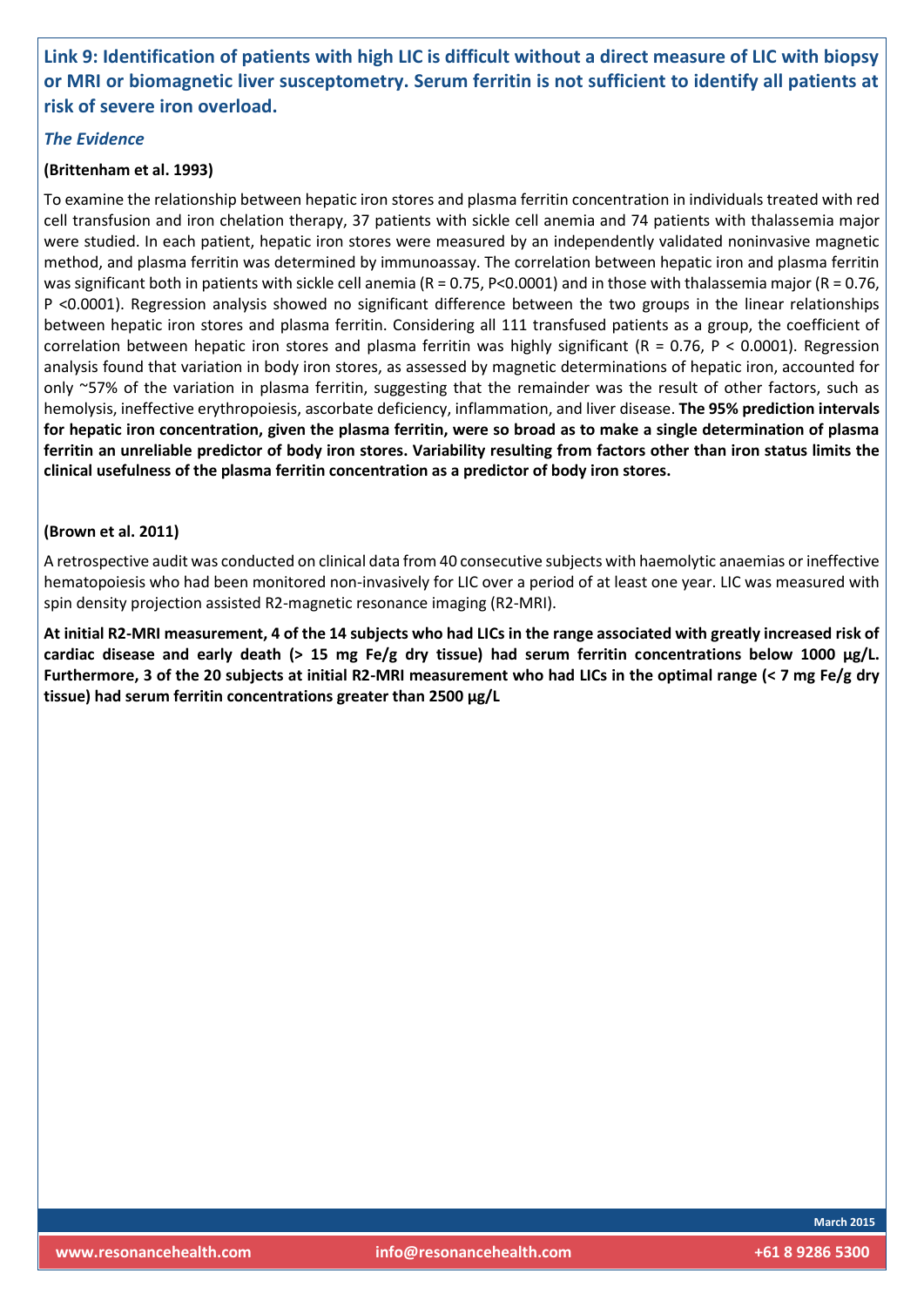## **Link 10: Identification of high LIC leads to clinical decisions to increase chelator dose and increased patient counselling to improve adherence to chelation therapy resulting in reduced body iron burden.**

#### *The Evidence*

#### **(Pakbaz et al. 2005)**

Adherence to deferoxamine (DFO) is vital for the long-term survival of patients with thalassemia; however, currently no measure exists to quantify adherence directly. In this study, 90 patients with thalassemia major underwent liver iron concentration (LIC) assessment by SQUID biosusceptometer, were asked to rate their adherence to DFO using a Numerical Likert Scale (NLS), and were educated about complications of iron overload. Of 38% (n = 28) of patients who rated themselves as very compliant, 19 had elevated LIC related to inadequate dosing of DFO and nine reported nonadherence in the past. Adherence improved after counseling and LIC decreased by 25% (7–60%) in eight previously noncompliant patients who returned for subsequent LIC over 15 months. In conclusion, the NLS seems to be a simple but reliable tool to assess patients' adherence to DFO. **Education and frequent noninvasive LIC assessments can improve adherence and iron burden.** Elevated LIC does not necessarily reflect concurrent noncompliance; however, it can be an indi- cation of nonadherence in the past.

#### **(Brown et al. 2011)**

*Aim:* To determine whether total body iron stores in patients with haemolytic anaemias or ineffective haematopoiesis improved after the introduction of non-invasive monitoring of liver iron concentrations (LIC).

*Method:* A retrospective audit was conducted on clinical data from 40 consecutive subjects with haemolytic anaemias or ineffective hematopoiesis who had been monitored non-invasively for LIC over a period of at least one year. LIC was measured with spin density projection assisted R2-magnetic resonance imaging (R2-MRI).

*Results:* The geometric mean LIC for the cohort dropped significantly (p = 0.008) from 6.8 mg Fe/g dry tissue at initial measurement to 4.8 mg Fe/g dry tissue at final measurement. The proportion of subjects with LIC in the range associated with greatly increased risk of cardiac disease and death (>15 mg Fe/g dry tissue) dropped significantly ( $p = 0.01$ ) from 14 of 40 subjects at initial measurement to 5 of 40 subjects at final measurement. A total of 19 clinical decisions based of LIC results were documented in the case notes. Decisions comprised initiation of chelation therapy, increasing chelator dose, decreasing chelator dose, and change of mode of delivery of deferioxamine from subcutaneous to intravenous.

*Conclusions:* **The data support the hypothesis that introduction of non-invasive monitoring of LIC can lead to a decreased body iron burden through improved clinical decision making and improved feedback to patients and hence improved adherence to chelation therapy.**